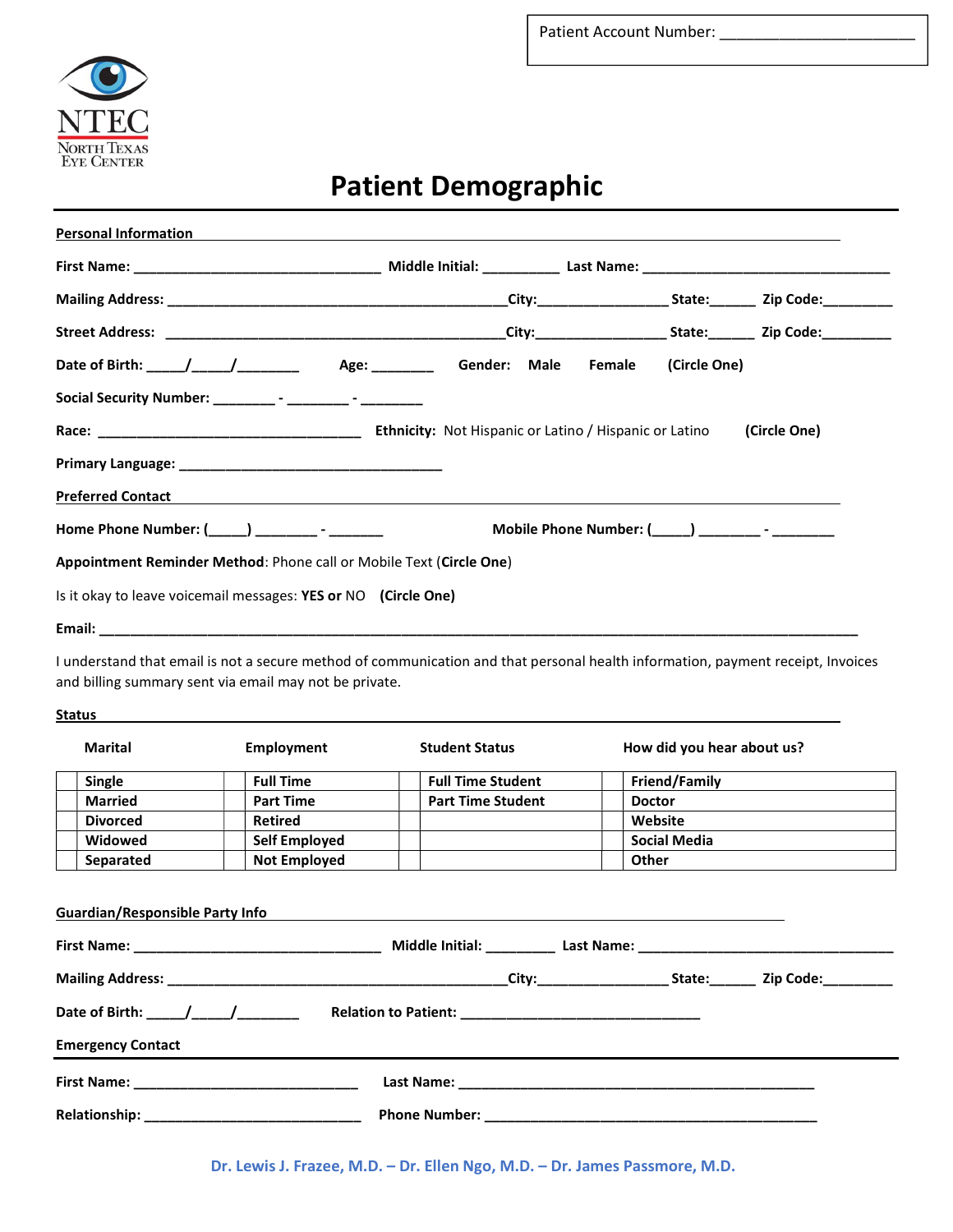

## Patient Insurance Information

| Primary Insurance Information <b>Example 2018</b> and 2019 12:00:00 the Contract of Contract Contract of Contract Contract Contract On the Contract On the Contract On the Contract On the Contract On the Contract On the Contract |                                                                                                                                                                                                                                                                                                                     |                                                                                                                       |  |
|-------------------------------------------------------------------------------------------------------------------------------------------------------------------------------------------------------------------------------------|---------------------------------------------------------------------------------------------------------------------------------------------------------------------------------------------------------------------------------------------------------------------------------------------------------------------|-----------------------------------------------------------------------------------------------------------------------|--|
|                                                                                                                                                                                                                                     |                                                                                                                                                                                                                                                                                                                     |                                                                                                                       |  |
| Name of Insured:                                                                                                                                                                                                                    |                                                                                                                                                                                                                                                                                                                     |                                                                                                                       |  |
| <b>Relationship to Patient:</b>                                                                                                                                                                                                     |                                                                                                                                                                                                                                                                                                                     |                                                                                                                       |  |
| Date of Birth:                                                                                                                                                                                                                      | $\frac{1}{2}$ $\frac{1}{2}$ $\frac{1}{2}$ $\frac{1}{2}$ $\frac{1}{2}$ $\frac{1}{2}$ $\frac{1}{2}$ $\frac{1}{2}$ $\frac{1}{2}$ $\frac{1}{2}$ $\frac{1}{2}$ $\frac{1}{2}$ $\frac{1}{2}$ $\frac{1}{2}$ $\frac{1}{2}$ $\frac{1}{2}$ $\frac{1}{2}$ $\frac{1}{2}$ $\frac{1}{2}$ $\frac{1}{2}$ $\frac{1}{2}$ $\frac{1}{2}$ |                                                                                                                       |  |
| <b>Policy Number:</b>                                                                                                                                                                                                               |                                                                                                                                                                                                                                                                                                                     |                                                                                                                       |  |
| <b>Group Number:</b>                                                                                                                                                                                                                | ________________                                                                                                                                                                                                                                                                                                    |                                                                                                                       |  |
|                                                                                                                                                                                                                                     |                                                                                                                                                                                                                                                                                                                     |                                                                                                                       |  |
|                                                                                                                                                                                                                                     |                                                                                                                                                                                                                                                                                                                     |                                                                                                                       |  |
| <b>Secondary Insurance Information Secondary Insurance Information</b>                                                                                                                                                              |                                                                                                                                                                                                                                                                                                                     |                                                                                                                       |  |
|                                                                                                                                                                                                                                     |                                                                                                                                                                                                                                                                                                                     |                                                                                                                       |  |
| Name of Insured:                                                                                                                                                                                                                    |                                                                                                                                                                                                                                                                                                                     |                                                                                                                       |  |
| <b>Relationship to Patient:</b>                                                                                                                                                                                                     |                                                                                                                                                                                                                                                                                                                     | <u> 1980 - Johann Stoff, amerikan bestein de stad in de stad in de stad in de stad in de stad in de stad in de st</u> |  |
| Date of Birth:                                                                                                                                                                                                                      | $\begin{array}{c} \begin{array}{c} \begin{array}{c} \end{array} \end{array}$                                                                                                                                                                                                                                        |                                                                                                                       |  |
| <b>Policy Number:</b>                                                                                                                                                                                                               | <u> 1960 - Johann Marie Barn, mars ar breis an t-</u>                                                                                                                                                                                                                                                               |                                                                                                                       |  |
| <b>Group Number:</b>                                                                                                                                                                                                                |                                                                                                                                                                                                                                                                                                                     |                                                                                                                       |  |
|                                                                                                                                                                                                                                     |                                                                                                                                                                                                                                                                                                                     |                                                                                                                       |  |
|                                                                                                                                                                                                                                     |                                                                                                                                                                                                                                                                                                                     |                                                                                                                       |  |
| <b>Vision Insurance Information</b>                                                                                                                                                                                                 |                                                                                                                                                                                                                                                                                                                     |                                                                                                                       |  |
| <b>Insurance Company Name:</b>                                                                                                                                                                                                      |                                                                                                                                                                                                                                                                                                                     |                                                                                                                       |  |
| Name of Insured:                                                                                                                                                                                                                    |                                                                                                                                                                                                                                                                                                                     |                                                                                                                       |  |
| <b>Relationship to Patient:</b>                                                                                                                                                                                                     |                                                                                                                                                                                                                                                                                                                     |                                                                                                                       |  |
| Date of Birth:                                                                                                                                                                                                                      |                                                                                                                                                                                                                                                                                                                     |                                                                                                                       |  |
| <b>Policy Number:</b>                                                                                                                                                                                                               |                                                                                                                                                                                                                                                                                                                     |                                                                                                                       |  |
| <b>Social Security Number:</b>                                                                                                                                                                                                      |                                                                                                                                                                                                                                                                                                                     |                                                                                                                       |  |

Dr. Lewis J. Frazee, M.D. – Dr. Ellen Ngo, M.D. – Dr. James Passmore, M.D.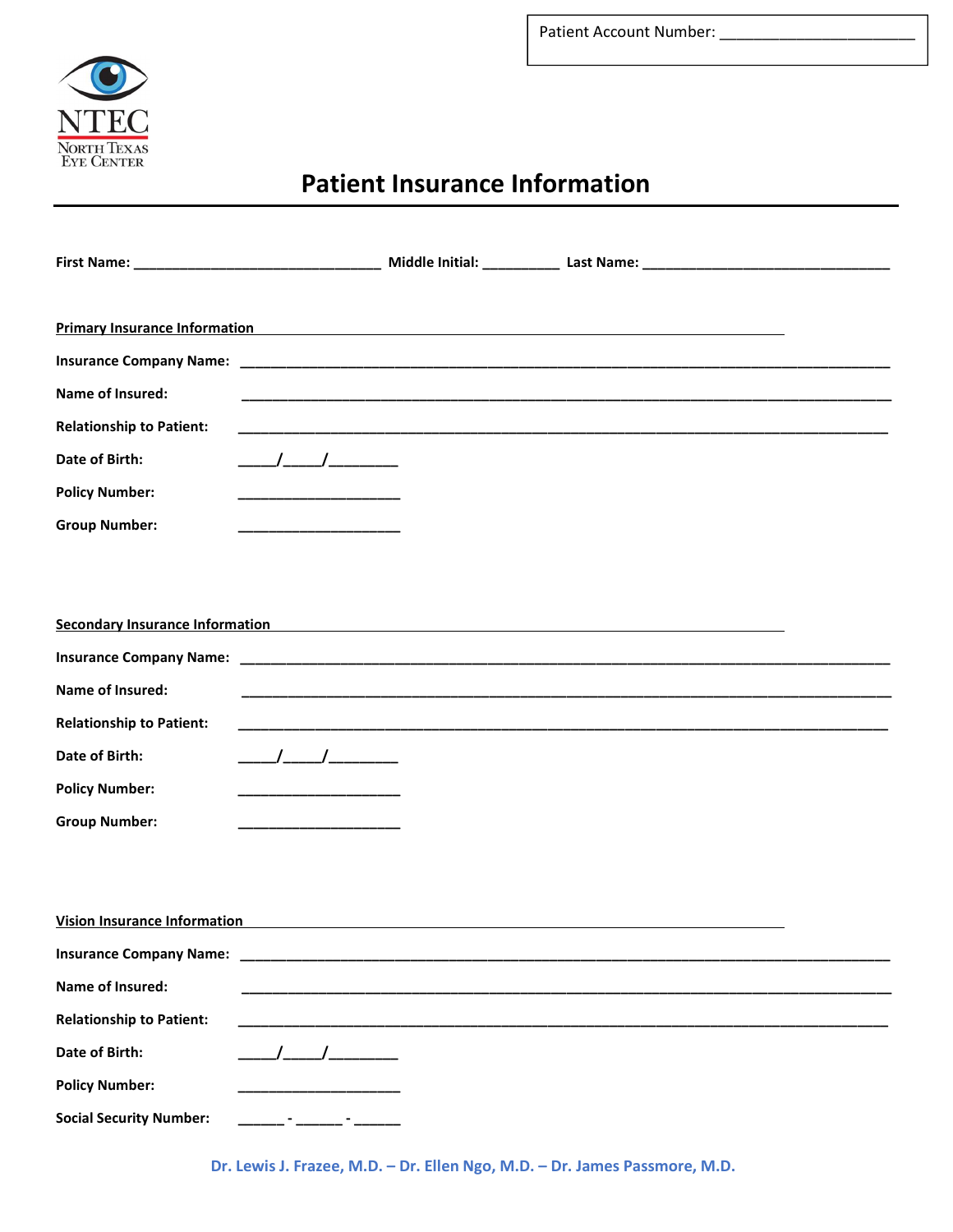



## **MEDICAL HISTORY**

| Preferred Pharmacy: |        |       |      |        |
|---------------------|--------|-------|------|--------|
| Address:            |        | Citv: |      | State: |
| Zip:                | Phone: |       | Fax: |        |

### **ALLERGIES AND MEDICATIONS**

Allergies:

#### Please bring a list of all current medications and dosages with you to your appointment.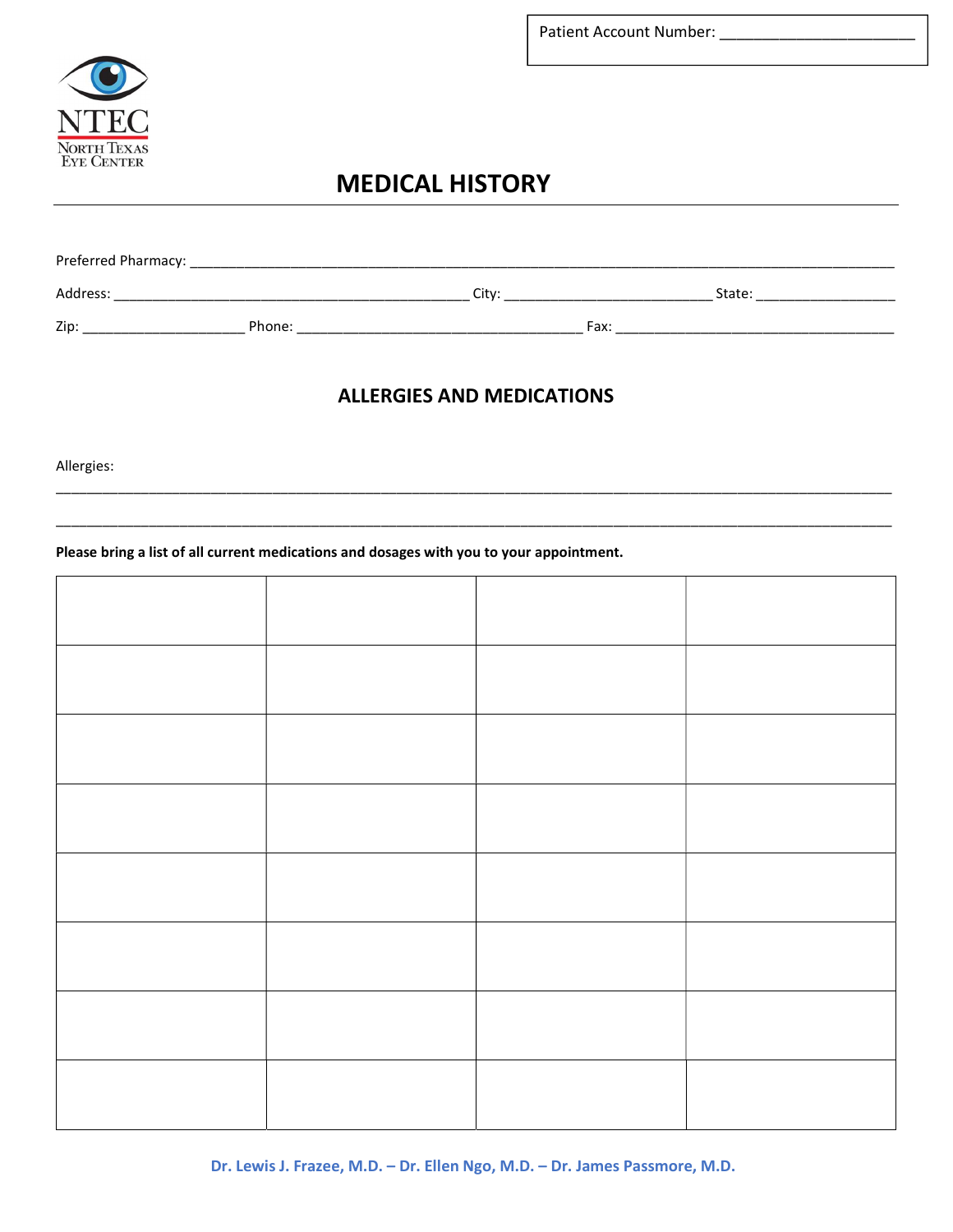

| Who is your primary care physician?        |  |
|--------------------------------------------|--|
| If you have a Rheumatologist, who is it?   |  |
| If you have an Endocrinologist, who is it? |  |
| Who has referred you to our office today?  |  |

#### FAMILY HISTORY:

No significant family history □

|                      | <b>FATHER</b> | <b>MOTHER</b> | <b>SISTER</b> | <b>BROTHER</b> |
|----------------------|---------------|---------------|---------------|----------------|
| Diabetes             |               |               |               |                |
| Heart disease        |               |               |               |                |
| High blood pressure  |               |               |               |                |
| Glaucoma             |               |               |               |                |
| Macular degeneration |               |               |               |                |
| Retinal detachment   |               |               |               |                |
| <b>Blindness</b>     |               |               |               |                |

#### ALCOHOL USAGE:

| None           | Occasionally/Social $\square$ |  |
|----------------|-------------------------------|--|
| 1-2 Drinks/day | 3 or more Drinks/day $\Box$   |  |

#### TOBACCO USAGE:

- □ Never Smoked
- □ Former Smoker
- □ Current Every day Smoker
- □ Current Some Day Smoker

If smoker, smoking history is: \_\_\_\_\_\_\_\_\_ packs per day for how long \_\_\_\_\_\_\_\_\_\_\_\_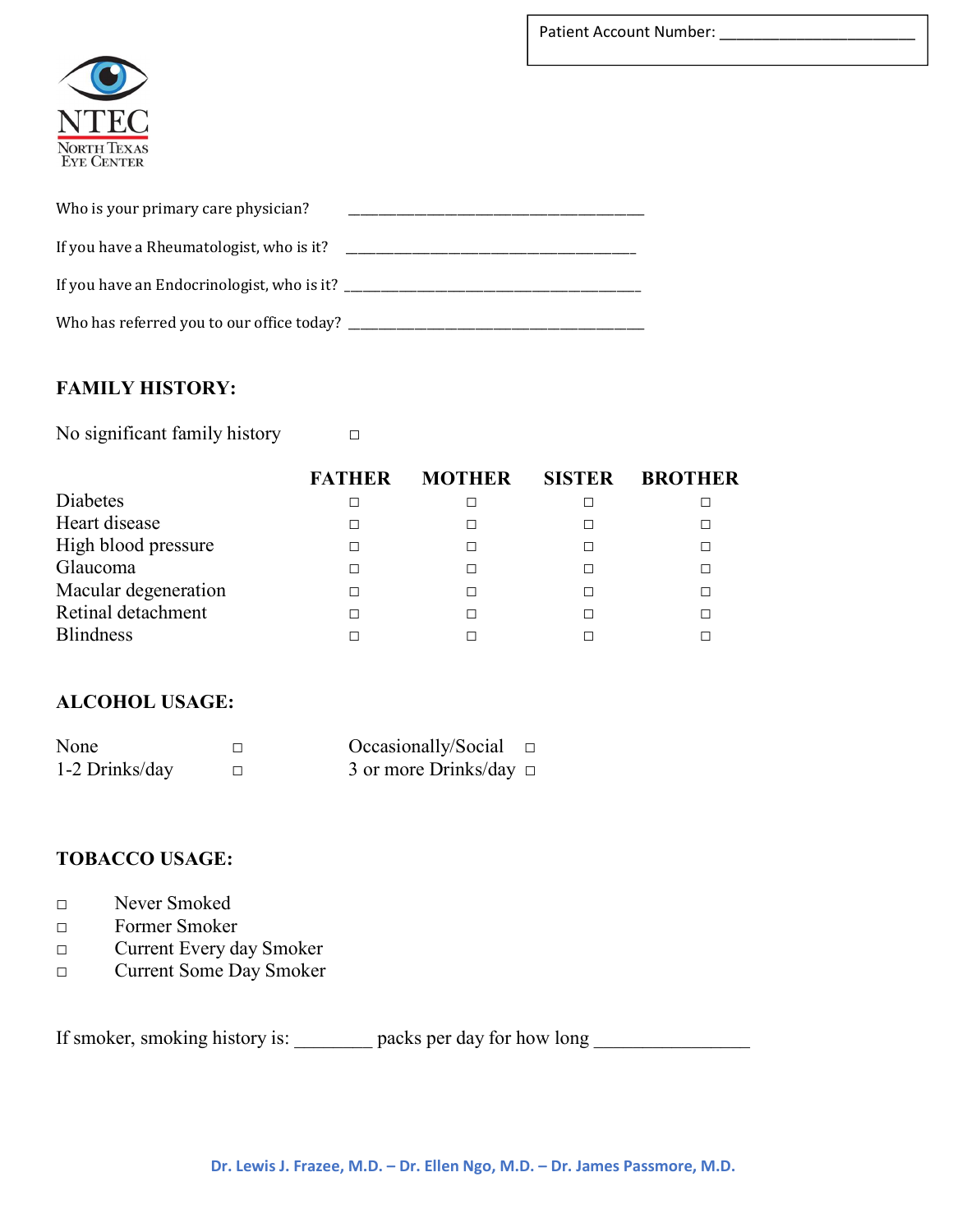

### GENERAL MEDICAL HISTORY:

|                                   | <b>YES</b> | <b>NOTES</b> |
|-----------------------------------|------------|--------------|
| Patient denies any history        |            |              |
| of medical conditions or diseases | $\Box$     |              |
|                                   |            |              |
| <b>CARDIOVASCULAR</b>             |            |              |
| Congestive heart failure          | $\Box$     |              |
| Coronary artery disease           | $\Box$     |              |
| Elevated cholesterol              | $\Box$     |              |
| Heart attack                      | $\Box$     |              |
| Heart valve disease               | $\Box$     |              |
| Hypertension                      | $\Box$     |              |
| Pacemaker                         | $\Box$     |              |
| Other cardiovascular              | $\Box$     |              |
|                                   |            |              |
| DERMATOLOGIC                      |            |              |
| Keloid formation                  | $\Box$     |              |
| Shingles                          | $\Box$     |              |
| Skin cancer                       | $\Box$     |              |
| Other dermatologic                | $\Box$     |              |
|                                   |            |              |
| <b>GASTROINTESTINAL</b>           |            |              |
| Colon cancer                      | $\Box$     |              |
| Crohn's                           | $\Box$     |              |
| GI bleeding                       | $\Box$     |              |
| Ulcerative colitis                | $\Box$     |              |
| Other gastrointestinal            | $\Box$     |              |
|                                   |            |              |
| <b>GENITOURINARY</b>              |            |              |
| Enlarged prostate                 | $\Box$     |              |
| Kidney disease                    | $\Box$     |              |
| Other genitourinary               | $\Box$     |              |
| <b>HEMATOLOGIC</b>                |            |              |
| Anemia                            | $\Box$     |              |
| Bleeding disorder                 | $\Box$     |              |
| <b>Blood</b> clots                | $\Box$     |              |
| Leukemia                          | $\Box$     |              |
| Sickle cell                       | $\Box$     |              |
| Other hematologic                 | $\Box$     |              |
|                                   |            |              |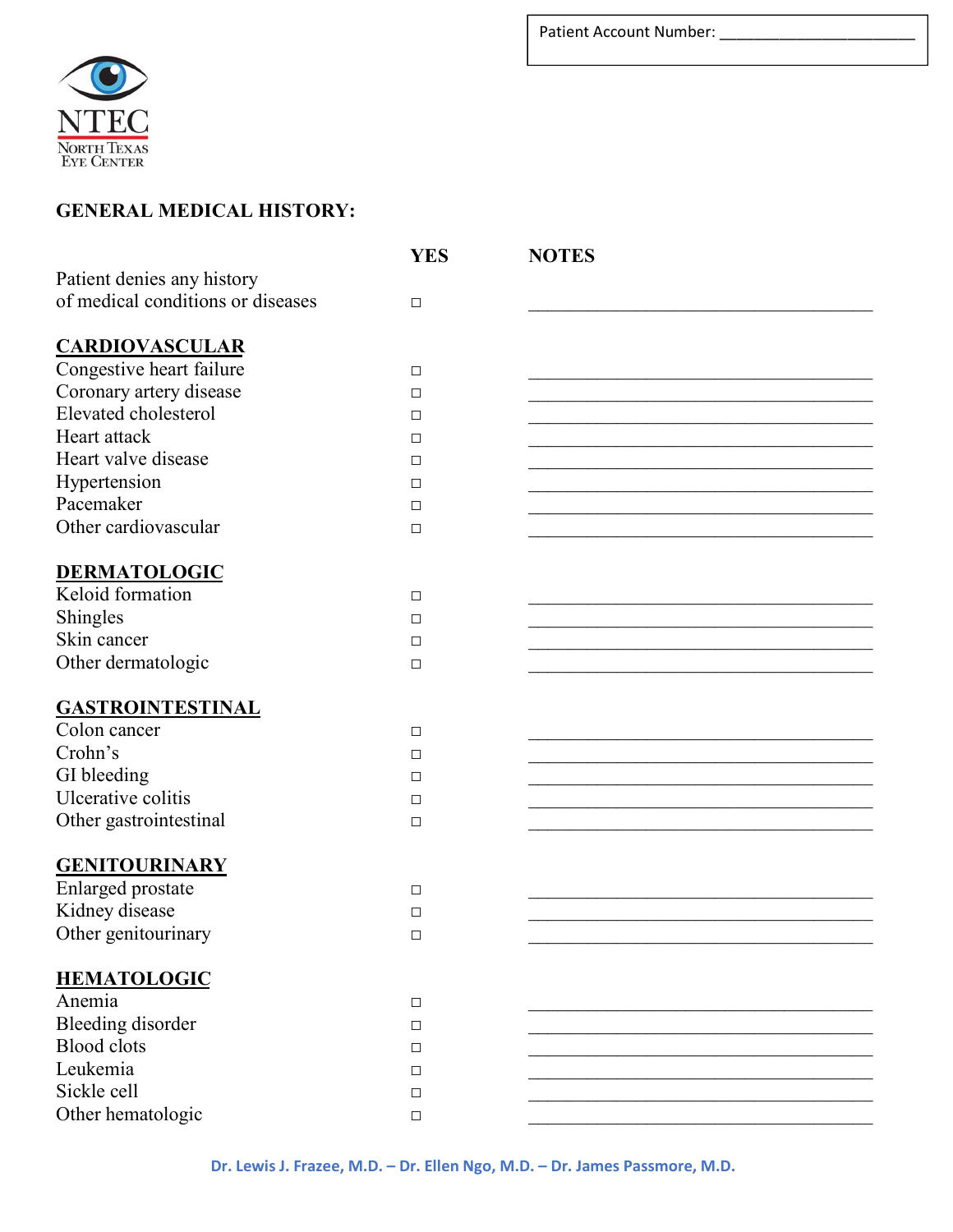

|                            | <b>YES</b> | <b>NOTES</b> |
|----------------------------|------------|--------------|
| <b>INFECTIOUS DISEASE</b>  |            |              |
| Hepatitis C                | $\Box$     |              |
| HIV                        | □          |              |
| <b>MRSA</b>                | □          |              |
| Tuberculosis               | □          |              |
| Other infectious disease   | $\Box$     |              |
|                            |            |              |
| <b>METABOLIC/ENDOCRINE</b> |            |              |
| Diabetes, Type I           | $\Box$     |              |
| Diabetes, Type II          | □          |              |
| Thyroid disease            | $\Box$     |              |
| Other metabolic/endocrine  | $\Box$     |              |
|                            |            |              |
| <b>MUSCULOSKELETAL</b>     |            |              |
| Gout                       | $\Box$     |              |
| Osteoarthritis             | □          |              |
| Rheumatoid arthritis       | $\Box$     |              |
| Other musculoskeletal      | $\Box$     |              |
|                            |            |              |
| <u>NEUROLOGICAL</u>        |            |              |
| Dementia                   | $\Box$     |              |
| Migraines                  | $\Box$     |              |
| Multiple sclerosis         | □          |              |
| Seizures                   | □          |              |
| Stroke                     | $\Box$     |              |
| Other neurological         | $\Box$     |              |
|                            |            |              |
| <b>PULMONARY</b>           |            |              |
| Asthma                     | $\Box$     |              |
| <b>COPD</b>                | □          |              |
| Lung cancer                | □          |              |
| Sarcoid                    | $\Box$     |              |
| Sleep apnea                | $\Box$     |              |
| Other lung disease         | $\Box$     |              |
|                            |            |              |
| <b>PSYCHIATRIC</b>         |            |              |
| Anxiety                    | $\Box$     |              |
| Bipolar                    | □          |              |
| Depression                 | □          |              |
| Schizophrenia              | $\Box$     |              |
| Other psychiatric          | $\Box$     |              |

Dr. Lewis J. Frazee, M.D. – Dr. Ellen Ngo, M.D. – Dr. James Passmore, M.D.